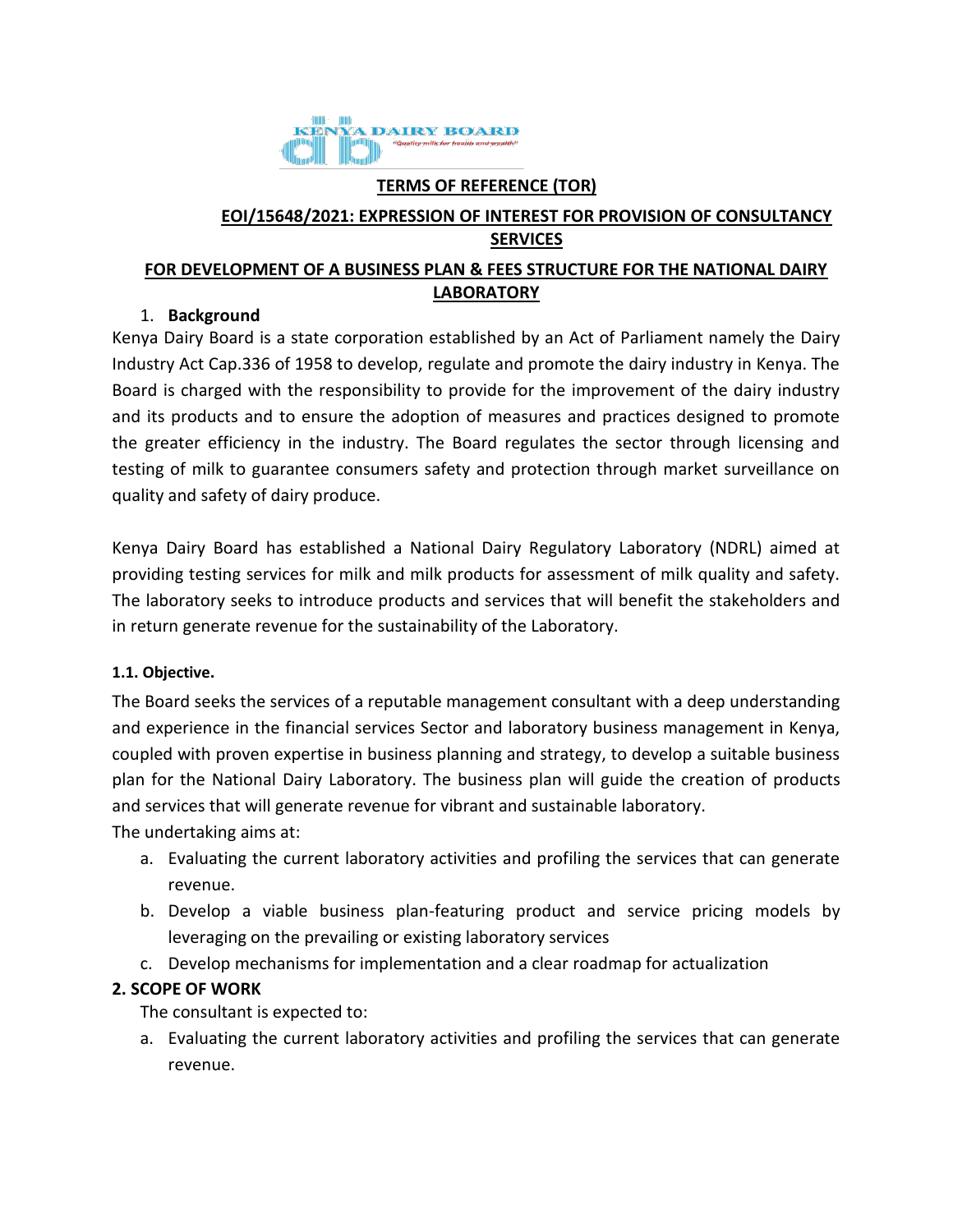- b. Develop a model plan for proposal of the various products and services including pricing.
- c. Develop a viable business plan featuring product and service pricing models by leveraging on the prevailing or existing laboratory services taking into account the Situational Analysis, Market Analysis, Growth strategy, Competitor analysis, Industry analysis, sales and Marketing strategy, Business development / partnership strategy, Product/technology strategy, Competitive strategy, Marketing plan, Financial plan, and Business processes and operations plan – including the best technology solutions
- d. Initiate a stakeholders' validation meeting to discuss the draft business plan before it is finalized.
- e. Develop mechanisms for implementation and a clear roadmap for actualization.
- f. Plan for final meeting to hand over the business plan document.

## **3. METHODOLOGY**

The mode of execution of tasks for the project/undertaking includes, but not limited to the following activities:

- a) Actual observation of the processes
- b) In-depth evaluation of existing and targeted documentation
- c) Personal and group interview of selected personnel
- d) Facilitation of meeting with the NDRL and top management team

# **4. TIMING OF THE UNDERTAKING**

The undertaking shall take **90 calendar days** from the date of inception as follows:

- a) First to third month covers the development and documentation of the business plan requirements.
- b) Third month covers preparation for the business plan and developing of the final document.

# **5. RESPONSIBILITIES OF THE CONSULTANT**

The consultant shall have the following responsibilities:

- a) Provide the Board its profile highlighting related projects, scope of work and implementation methodology. Curriculum vitae of the consultant shall also be submitted
- b) Adhere to the agreed scope of work/deliverables which were approved by the Board.
- c) Prepare and submit an inception report of the proposed undertaking.
- d) Prepare and submit full documentation, status/progress and terminal/final report/s consistent with the content of the approved scope of work/deliverables to the agency
- e) The Consultant shall treat all information reviewed and recorded strictly confidential at all times and he/she shall:
	- i. sign a non-disclosure agreement;
	- ii. warrant, represent, and undertake reliability of the services required;
	- iii. agree to hold the Propriety Information in strict confidence;